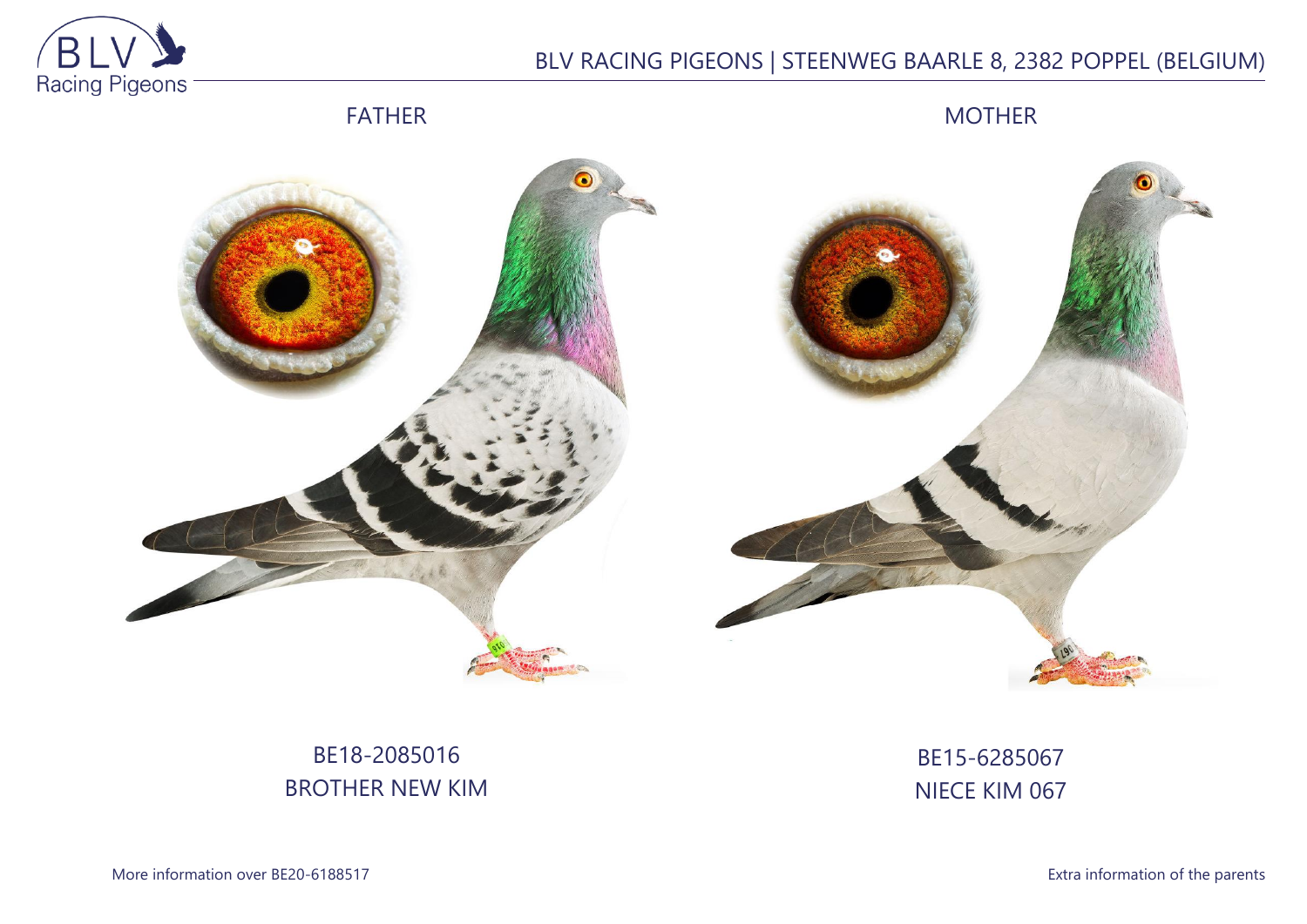

#### **DNA Certificate**  $0CT2$ Scan this OR code to verify this Accordant International Pigeon Panel by ISAG certificate on "http://www.pigen.be" Certificate issued on October 28, 2020 in Moen, Belgium 发送此QR码以在网址 Certificate updated November 05, 2020 www.pigen.be 上验证此证书 The authenticity and updates of this certificate can be verified on "http://www.pigen.be" This certificate<sup>1</sup> ensures parentage authenticity of pigeon BE20-6188517. grandfather BE18-2085016 father Certificate: SEP20200005 BE14-6072399 Proven by DNA grandmother Certificate: SEP20200362 Proven by DNA BE20-6188517 Gender by DNA: Hen Certificate: OCT20201314 grandfather Proven by DNA BE15-6285067 mother Certificate: OCT20201269 Proven by DNA grandmothe Ruben Lanckriet Pascal Lanneau <sup>1</sup> This certificate is issued based on tests performed on DNA samples to PiGen by accredited<br>veterinarians and/or FCI officials appointed by the persons that confirmed, on the date of DNA<br>sampling, to be the respective ow <sup>7</sup> DNA testing is done according to internationally agreed Pigeon Panel and recommendations by ISAG<br>Unternational Society of Animal Genetics). The testing labs are certified according NEM-EN-ISO 9001.<br>The probability of e <sup>1</sup> LDHA or lactate dehydrogenase gene is a scientific validated quality gene for racing performance;<br>the A aliele is significant more present in top racing pigeons. <sup>4</sup> DRD4 or dopamine receptor 4 gene is a sclentific validated quality gene for racing performance and<br>an indicator for character traits; the CT variant is significant more present in ace birds. Certificate generated on 12-11-2020 Pigen VOF, Keiberg 31, 8552 Moen, Belgium Center for the enhancing, counseling and reliability of the genetic quality of racing pigeons



| 6285067-15                  |                                                                                                                                |                                                                                                                                | datum<br>05/11/2015                                                                    |
|-----------------------------|--------------------------------------------------------------------------------------------------------------------------------|--------------------------------------------------------------------------------------------------------------------------------|----------------------------------------------------------------------------------------|
|                             | $v.6023340 - 12$<br>Jasper<br>zoon Barbara                                                                                     | $V:6297742-10$<br>Dirk Van Dyck<br>geschelpt<br>$M - 2035886 - 09$                                                             | $IV: 6086300 - 03$<br>M: 6453372-05<br>$V: 2079799 - 05$<br>Polleke                    |
| $\overline{v}$ : 6072346-14 |                                                                                                                                | Barbara<br>1ste prov. Montlucon<br>1ste prov. Vierzon<br>$V: 6335690 - 98$                                                     | M: 6307259-04<br>moeder Barbara<br>V: 6235626-92<br>Blauw                              |
|                             | $M: 6031858 - 10$<br>Kristin<br>Moeder BE13-6062129<br>18e Nat. Châteauroux<br>60e Nat. Zone Argenton                          | "KAASBOER" superkweker<br>vader en grootvader van<br>verschillende topduiven<br>$M:6307341-04$<br>Greetie 1                    | $M - 6404318 - 96$<br><b>BLAUW</b><br>$V - 6257098 - 03$<br>Rik                        |
| M: 6072459-14               | $\sqrt{v}$ 6257098-03<br>Rik                                                                                                   | Moeder Asduif<br>fondclub<br>Antwerpen<br>$V.6335690-98$<br>"KAASBOER" superkweker                                             | $M: 6150214 - 03$<br>Helga<br>v. 6235626-92<br>Blauw<br>M: 6404318-96                  |
|                             | Zoon Kaasboer<br>Vader van Tia<br>Vader BE09-6111515<br>Grootvader "Gaston"<br>Olympiadeduif Uwe Berg<br>Grootvader Jetie      | vader en grootvader van<br>verschillende topduiven<br>$M.6407575 - 97$<br>Blauw<br>Superkweekduivin<br>Henderickx Bart Berlaar | <b>BLAUW</b><br>V: 6450252-97<br>Marcel Cortens<br>M: 6370004-95<br>Dikke Blauw Gaston |
|                             | $M: 6034734 - 06$<br>Celien<br>Moeder Kim, le Nat. Guéret<br>Moeder BE09-6111546<br>Moeder BE10-6031731<br>Moeder BE12-6023287 | $\sqrt{6517591-99}$<br>$Blauw - wit$<br>Riimenands Frans<br>grootvader van 1ste Nat.                                           | $V: 2002652 - 94$                                                                      |
|                             | Moeder BE13-6062110<br>Moeder BE11-6119102                                                                                     | M:2072711-02<br>$Blauw - wit$<br>Huysegoms Theo Meise                                                                          | Blauw<br>M: 2002291-99<br>Blauw                                                        |

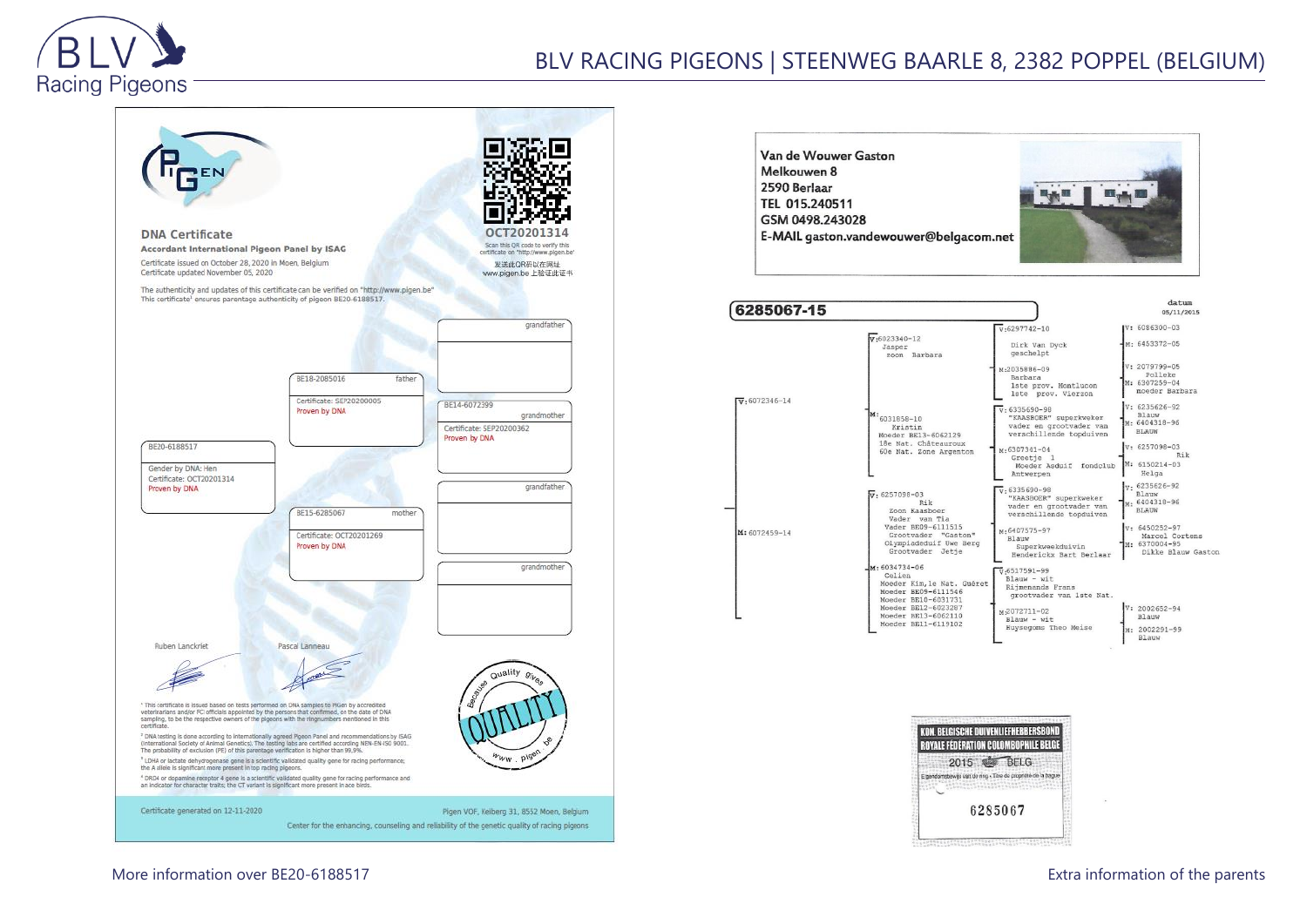

### MORE INFO OF PARENTS 6188517/2020

**- FATHER IS '016/18', FULL BROTHER 1. NAT. ACEBIRD 'NEW KIM'** Full brother to 'New Kim' **1. Nat. acebird great middle dist. KBDB 2018 2. Nat. Chateauroux - 17,281 birds 2018 12. Nat. Argenton - 16,496 birds 2018 4. Nat. Zone Argenton – 4,990 birds 21. Nat. Chateauroux - 12,855 birds 2018 52. prov. Blois - 2,923 birds 2018 95. Melun – 973 birds 165. prov. Le Mans - 1,315 birds 2018 -** G.mother of 'Diamond Kim' 032/20 **6. Belgian youngster PIPA ranking 4 National races 21. Nat. acebird great middle dist. KBDB 2020 14. Nat. Argenton - 23,286 birds 2020 35. Nat. Chateauroux - 20,789 birds 2020 617. Nat. Bourges – 28,551 birds 2020 796. Nat. Chateauroux – 15,322 birds 2020** - G.mother of 'Nestsister Diamond Kim' 031/20 **88. Nat. Zone / 224. Nat. Chateauroux 15,322 birds 2020 526. Nat. Zone Argenton – 7,393 birds 2020** Full brother to 'Brother New Kim' 776/18 **193. Nat. Chateauroux YB - 17,281 birds 2018 345. Nat. Argenton YB – 16,496 birds 2018 512. prov. Chevrainvilliers YB – 5,197 birds 2018** Half-brother to 'Palme Kim' 059/20 **1. Nat. Zone Chateauroux - 5,465 birds 2020 5. Nat. Chateauroux - 15,322 birds 96. Nat. Zone Bourges - 9,844 birds 2020 301. Nat. Bourges – 28,551 birds 371. Nat. Zone Argenton - 7,393 birds 2020 890. Nat. Argenton – 23,280 birds** Half-brother to 'H.brother New Kim' 779/15, breeder of **3. prov. / 19. Nat. Zone Gueret – 1,478 birds 2018 129. Nat. Gueret - 5,331 birds 3. prov. Vierzon – 217 birds 2019 6. prov. Issoudun - 1,400 birds 2019 36. Nat. Argenton - 19,592 birds 2016 51. Nat. Argenton - 11,823 birds 2018 60. Nat. Issoudun - 8,248 birds 2019 69. Nat. Argenton - 3,322 birds 2019**

**81. Nat. Zone Tulle - 1,045 birds 2018 Also 124.-336.-372.-428. National** Grandson of 'Marieke' **5. Nat. Limoges YL - 14,211 birds 2010 21. Nat. Zone La Châtre old - 5,452 birds 2011 / 88. Nat. 15,780 birds 26. Nat. Bourges YL - 17,138 birds 2010 35. s-Nat. Vierzon old - 11,062 birds 2011 39. Nat. Zone La Souterraine old - 1,563 birds 2012 / 140. Nat. 4,699 birds 49. Nat. Zone Argenton old - 4,232 birds 2012 / 123. Nat. 12,390 birds 74. prov. Bourges old - 3,184 birds 2012 / 477. Nat. 20,589 birds 84. s-Nat. Vierzon old - 6,257 birds 2012 90. prov. Châteauroux - 1,762 birds / 331. Nat. Zone 5,671 birds 94. prov. / 190. Nat. La Souterraine old - 3,562 birds 2011** Grandson of 'Dina' **3. prov. / 9. Nat. Zone Bourges - 11,739 birds 2010 / 28. Nat. 30,742 birds 24. prov. Guéret - 1,871 birds 2010 / 170. Nat. 13,885 birds 41. prov. Blois - 1,041 birds 2010** 'Marieke' & 'Dina' are full sisters to the toppers **- 'Kim'; 1. Nat. Gueret14,245 birds … Super ace 'Beyers' Bourges /Argenton 1. young acebird Cureghem Centre … 1. young acebird LCB 38. Nat. Argenton 23,900 birds … 87. Nat. Bourges 37,357 birds 4. prov. Salbris1,080 birds - 'Sister Kim'; Winner of 99.-109.-428.-798. provincial - 'Montluçon'; 1. prov. Montlucon1,913 birds - 'Katrien'; 18. s-Nat. Bourges YL 2,263 birds, 38.-124. prov. & 176.-276. Zone Mother of 'Marie', 10. Nat. Zone / 27. Nat. Châteauroux 19,691 birds Also winners 32.-43.-124.-151.-225. Nat. Zone / s-Nat.**

- **- 'Fien'; Winner of 98.-124.-144.-280.-310.-347.-349.-375. Nat. Zone / Nat.**
- **- 'Silke'; Winner of 34.-51.-51. Nat. Zone & 3x top 250 National**